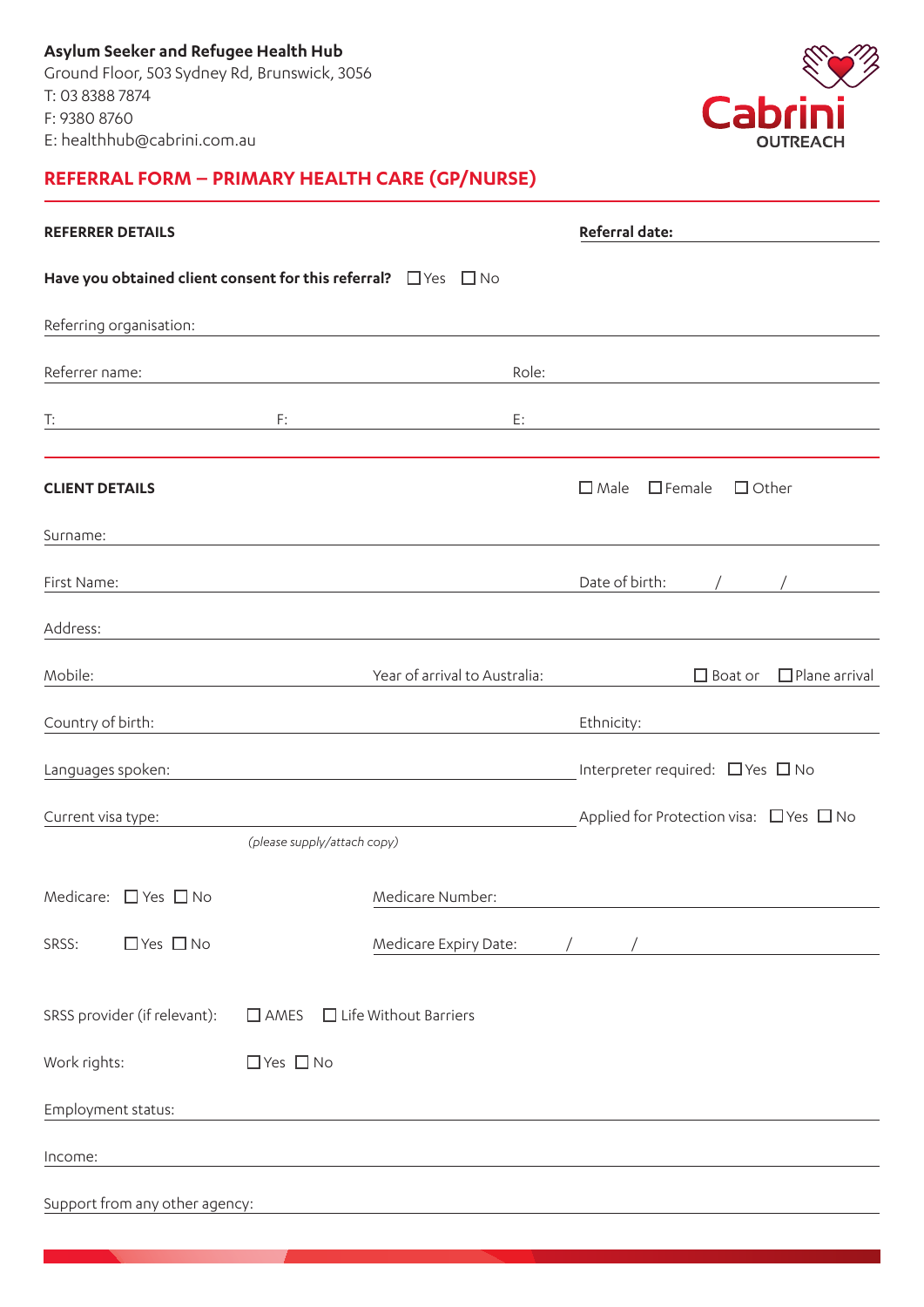

## **REFERRAL FORM – PRIMARY HEALTH CARE (GP/NURSE)**

#### **SECTION A: Reason for referral**

Does the client have a previous or current GP they have been attending?  $\Box$  Yes  $\Box$  No

#### **GENERAL PRACTITIONER DETAILS**

GP practice name:

Address:

Phone:

**Please describe the current health issues experienced and their urgency below.** 

**Include current medications if known.**

*If the person is experiencing a medical emergency, please call 000 or present to any public hospital.*